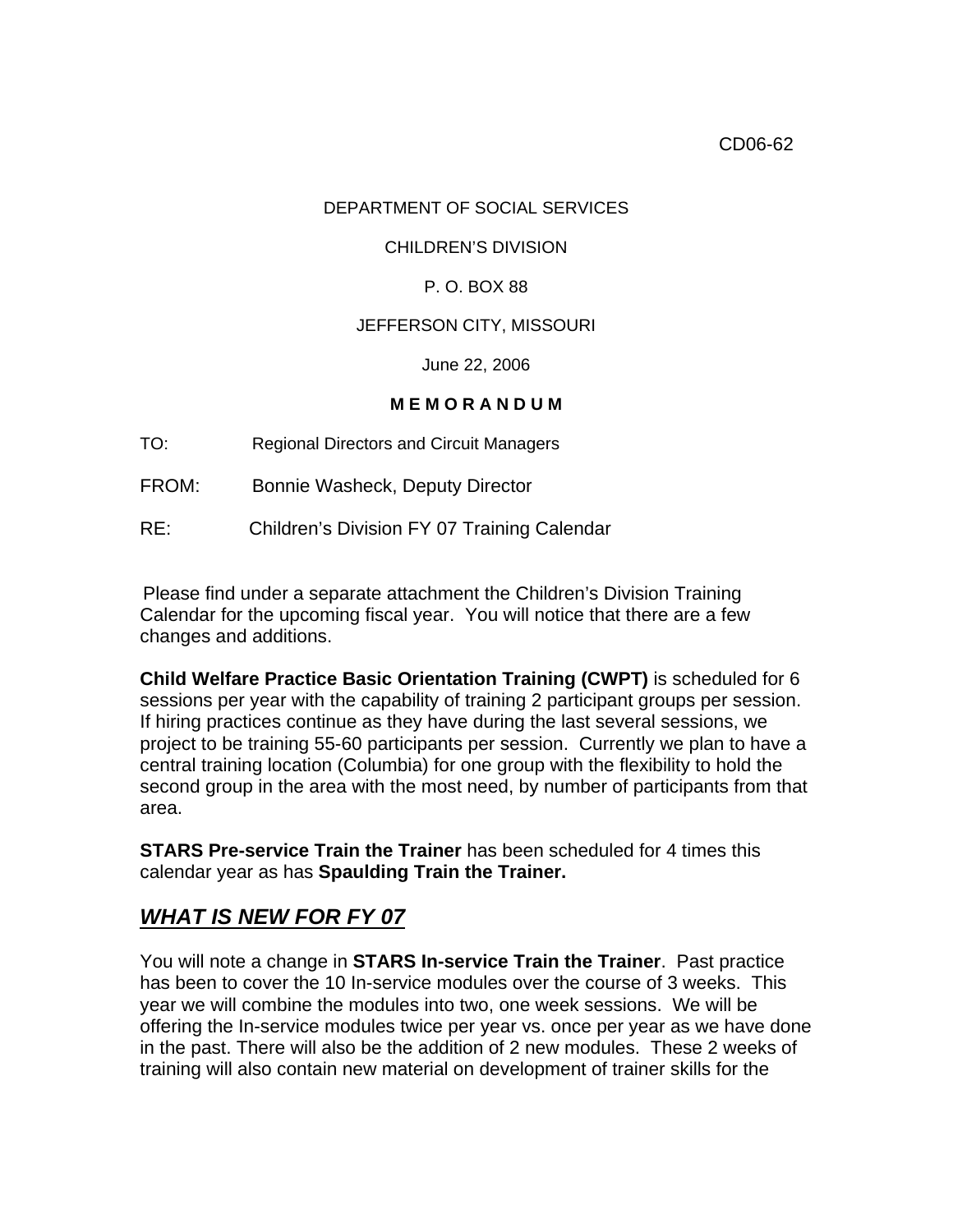participants. The modules for the STARS In-service Train the Trainer will be grouped as follows:

**Week 1—Modules 1-6 Week 2—Modules 7-12** 

**In-service Training Modules for CA/N Response (Investigation & Assessment), Family Centered Services for Intact Families, and Family Centered Out-of-Home Care.** Each of these in-service modules has been designed for frontline staff who have completed CWPT and now have initial onthe-job experience working in their assigned program area for **6-12 months.** The modules were developed to build upon the existing knowledge, skills and experience of staff. Each module has a separate training session for the CSS I, who is providing supervision to staff who have 6-12 months of field experience in their designated program area. Supervisors should plan to attend the supervisory session prior to their staff attending the session designated for workers. For workers who carry a 'generic' caseload, the supervisor and worker may want to identify where the majority of their case management time is spent and prioritize which of the in-service modules would be most helpful to attend. The worker assigned to a 'generic' caseload may attend more than one of the modules.

**In-service CA/N Response** (for investigations/assessments)—This module will focus on the following competency areas: Working as a member of a functional investigative/assessment team; maintaining worker safety; maintaining safety of children; effective child interviewing using developmental characteristics of the child; effective interviewing of adults; decision making regarding the presence of abuse/neglect and child safety factors; identifying the need for services; documentation of decision-making process; recognition of CA/N; conducting a thorough investigation by developing a response plan.

**In-service Family Centered Services for Intact Families**—Competency areas addressed will be: list, define and identify case planning stages; complete safety and risk assessments using appropriate interviewing skills; use the strengths/needs/culture assessment as an assessment tool; assess for accumulation of harm; review previous history and assessments to assure that the current assessment is addressing identified issues; identify functional family strengths; tie treatment plans to the assessment; develop goals with the family using engagement and interview techniques; revising treatment plans based on family needs, using community supports and FSTs; effective interviewing to assess and plan for child safety; demonstrate a knowledge of their role during a CA/N investigation; use of the CD-14 throughout the life of the case; clear, thorough, concise, relevant and accurate case recording; legal implications of case documentation.